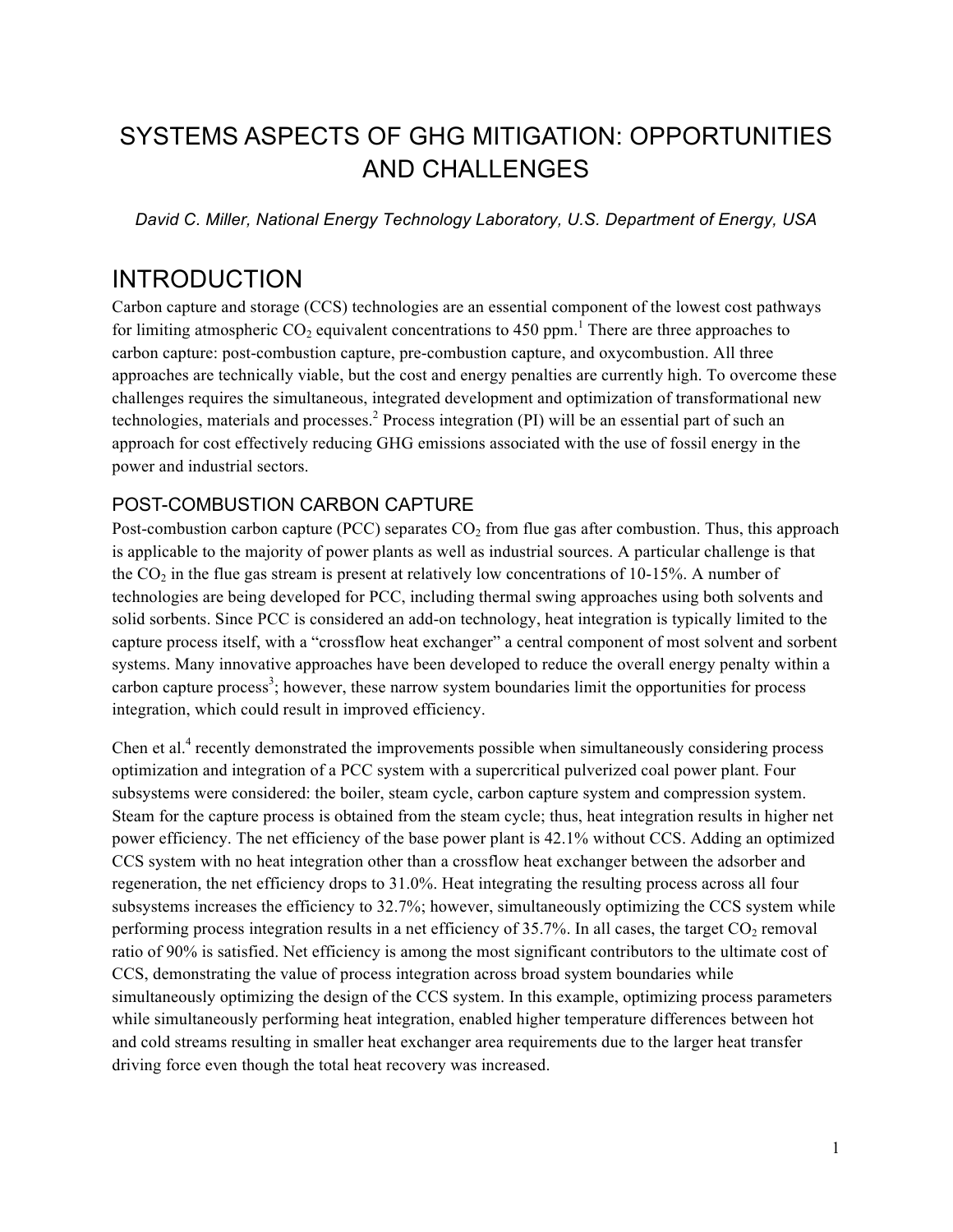#### PRE-COMBUSTION CARBON CAPTURE

Pre-combustion capture is applicable to integrated gasification combined cycle (IGCC) power systems, which also have the potential to manufacture other high-value energy commodities, including transportation fuels and petrochemicals. In this approach, the fuel is converted to a mixture of  $CO<sub>2</sub>$  and hydrogen via a water-gas shift reaction. Compared with PCC, the  $CO<sub>2</sub>$  is as higher pressure and concentration, reducing the energy required for the separation. Such processes are significantly more complex, increasing the opportunities for process integration, especially in hybrid polygeneration systems which produce electricity, fuels, and chemicals.<sup>5</sup>

#### **OXYCOMBUSTION**

Another approach is to separate the oxygen from nitrogen before combustion, resulting in a relatively pure stream of CO2. The traditional approach is oxycombustion in which an air separation unit (ASU) is employed to create a pure oxygen stream. An oxycombustion power plant consists of five key subsystems: ASU, boiler, steam cycle, pollution controls and  $CO<sub>2</sub>$  polishing unit (CPU). Many researchers have identified approaches to increase efficiency and reduce costs of oxycombustion by heat integrating parts of the overall process and considering alternate ASU configurations. For example Fu et al. recently optimized just the compression train of the ASU while heat integrating with the steam cycle resulting in absolute efficiency improvements of 0.5–0.6% points.<sup>6</sup> However, to fully optimize and simultaneously integrate the entire oxycombustion process will require an equation-based optimization framework that uses detailed models.<sup>7</sup> Such a framework has been reported and preliminary results indicate substantial opportunities to balance trade-offs between subsystems, optimize oxygen purity and more effectively utilize waste heat by adjusting pressure ratios and temperatures in the steam cycle and compression systems. For example, using this framework, an energy-efficient ASU-CPU integrated system was recently proposed that reduces power consumption by 15% over a previously optimized ASU-CPU design, resulting in an absolute efficiency improvement of 1.3%.<sup>8</sup>

## CHALLENGES AND FUTURE POTENTIAL

Applying PI in conjunction with GHG mitigation technologies will be essential for reducing the energy penalty, especially as more advanced energy conversion technology gets deployed and consideration of CCS expands beyond power production. The potential of PI's impact is directly proportional to the size of the system available for integration. Thus, as CCS technologies are applied to more complex systems, the potential for PI to play a significant role will increase. This may be most apparent in polygeneration systems or industrial systems in which the CCS technology can be integrated with other processes.

A significant challenge will be overcoming the barriers between technology developers to enable such integration possible. Different vendors are likely to provide different parts of the overall system (such as boiler, ASU and CCS technologies) making integration more challenging. Another challenge will be operational flexibility, which can be addressed by incorporating flexibility criteria during simultaneous process optimization and integration. While all these challenges can be overcome, they will require a concerted effort to develop the computational tools to show the potential savings and to address the technical barriers. The U.S. refining industry, which has long embraced PI, provides inspiration for the long term potential of PI to improve the efficiency of GHG mitigation technologies: it has a 50% lower fraction of "lost" process heat compared to the average across all U.S. manufacturing industries.<sup>9</sup> A similar reduction for integrated CCS technologies would significantly reduce the barriers to their widespread deployment.